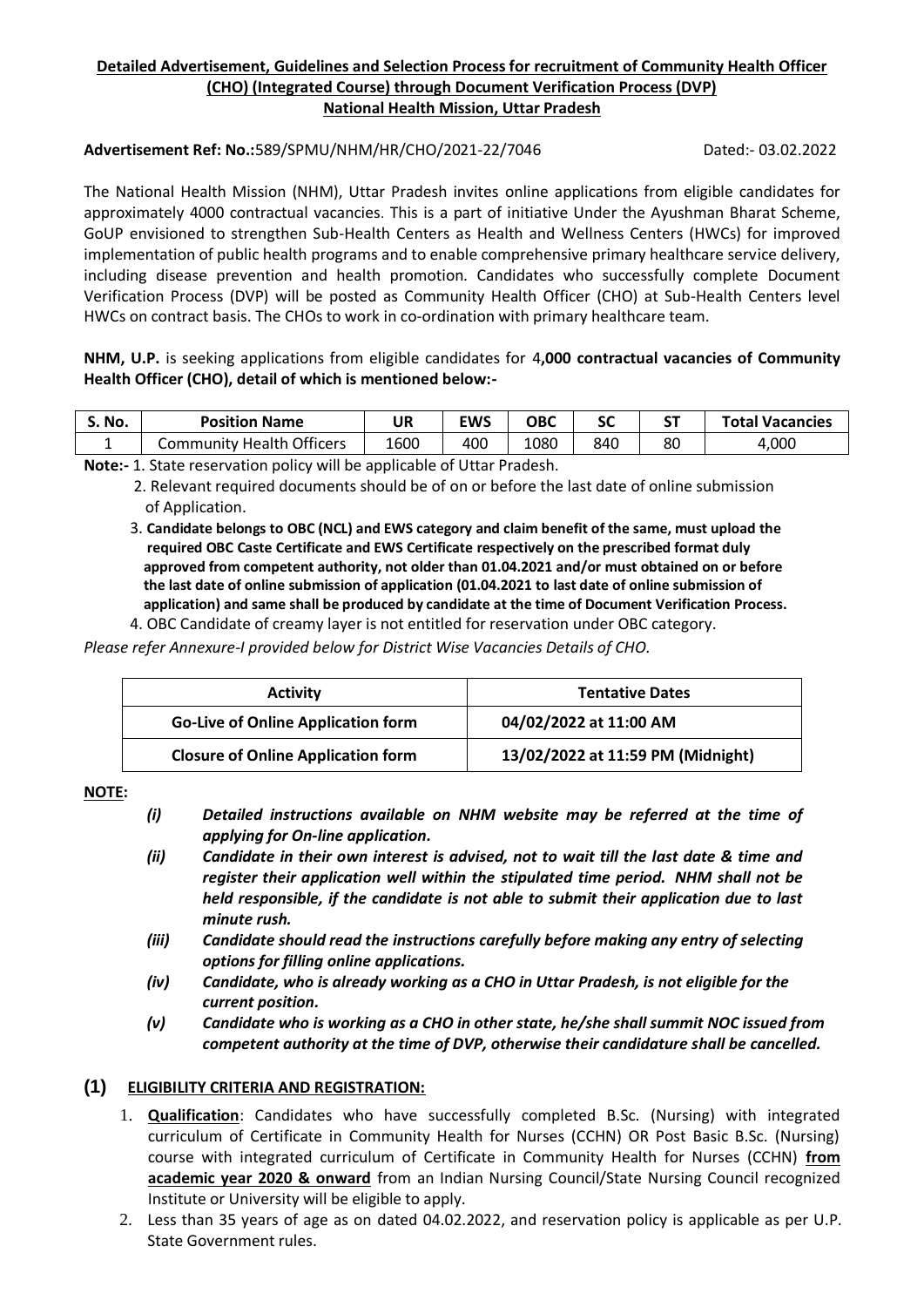- 3. Registered as Nurses & Midwives in UP Nurses & Midwives Council and have valid Registration certificate. In case registration certificate is not available, candidate has to annex copy of registration slip duly self-attested with the application form.
- 4. Candidate shall submit the registration certificate within 03 months from the date of issuance of appointment letter. The appointment of the candidate is subject to the registration with UP Nurses & Midwives Council, in case he/she unable to registered in the given timeline his/her appointment stands automatically cancelled.

# **(2) HONORARIUM AND PERFORMANCE BASED INCENTIVE:**

- 1. The successful candidate shall be appointed as Community Health Officer on contractual basis at sub center level HWCs and paid Rs 20,500 (Twenty Thousand Five Hundred) per month honoraria plus up to Rs 15,000 (Fifteen Thousand) per month Performance based incentive (PBI) at the time of posting at SC-HWC in the allocated district as a CHO subject to guideline issued by GoI.
- 2. A Surety Bond of Rs. 2.50 Lakh (Two Lakh and Fifty Thousand) on the Non Judicial stamp paper of Rs. 100/- must be submitted by the candidate at the time of joining as CHO to serve for minimum three years at Sub Health Centre level HWC in Uttar Pradesh.

# **(3) INSTRUCTIONS FOR FILLING ONLINE APPLICATION FORM**:

Online recruitment application is spread over different Modules/Sections designed to capture information of the candidate related to Personal Information, Contact details, Age, Educational Qualification, Location preferences and upload of relevant document etc. Details can be filled in multiple sessions after Registration. Before closing each session, applicants must save the information filled by clicking 'Save' button.

# **(4) SELECTION PROCESS**

Before applying, candidate should ensure that they fulfill the eligibility criteria. Candidature shall be subject to verification of details/documents when the candidate reports for Document Verification Process at allocated Center, if shortlisted.

## **(5). DOCUMENT VERIFICATION PROCESS BASED ON FOLLOWING:**

Selection shall be purely based on merit and percentage of total marks obtained in theory and practical of final year of B.Sc. (Nursing) /Post Basic B.Sc. (Nursing) Examination.

Information regarding the Date, Time, and Venue regarding DVP will be communicated to candidate on their registered email /Mobile No. No request for change of DVP date will be entertained in this regard.

During the DVP, candidate will produce all the relevant original and two sets of photocopy of the same documents, which are uploaded at the time of filling application form. If any discrepancy found in docuements, then Candidature will be cancelled.

## **(6) IMPORTANT INSTRUCTIONS**

- i) Vacancy shall be subjected to UP State reservation policy.
- ii) Candidate of Uttar Pradesh State, who are claiming reservation in their respective category (OBC, SC, ST, PwD and EWS), must submit the caste/requisite certificates in the prescribed format issued by competent authority and the time of document verification. Candidate having domicile of another state shall be treated under the Un-reserved category.
- iii) The appointment will be purely on contractual basis, renewable for next financial year subject to satisfactory performance and subject to the approval from Government of India. Any claim for absorption in the regular position shall not be entertained in the future.
- iv) If at any stage of recruitment, it is found that the candidate does not fulfill the eligibility criteria and/or that he/she has furnished incorrect/false information/certificate/documents or has suppressed any material fact(s), his /her candidature will stand cancelled. The decision of the NHM, UP in any matter relating to the recruitment at any stage will be final and binding upon the candidate.
- v) Incomplete details in application or application submitted without photograph along with signature/supporting documents shall be rejected.
- vi) Candidate is required to provide all the mandatory information **[Marked with \*(asterisk) sign]** in the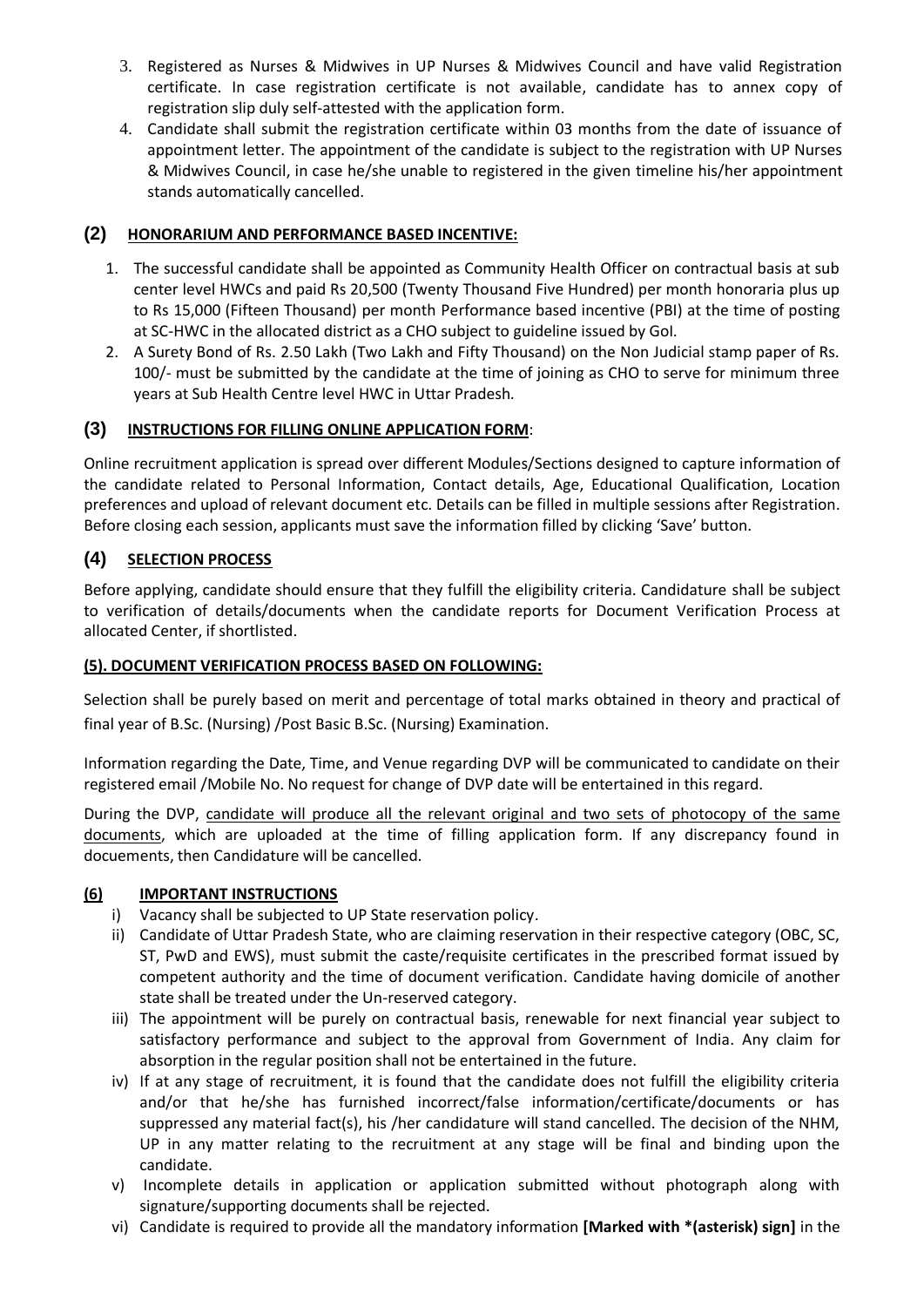application form.

- vii) Candidate must ensure that all the details are correctly filled and successfully submitted online before the closing date. Applicants should ensure that the Applicant Status on Application Form is "Submitted Successfully"; Half-filled applications shall be treated as incomplete and shall be deemed to be rejected.
- viii) Request for change or correction of any information shall not be entertained once online form is submitted.
- ix) If a candidate submits more than one application form, his/her latest application form shall be treated as final for DVP process. No communication shall be sent in this regard.
- x) No TA/DA will be paid to eligible candidate for appearing in DVP.
- xi) Result will be prepared based on the merit after successful completion of DVP. No further document shall be admitted or entertained after DVP.
- xii) District allocation will be based on merit and preference of the location filled by the candidate.
- xiii) NHM, UP reserves the right to cancel any or all positions at any stage of the recruitment process. Vacancies may vary in number and category at any stage during the recruitment process.
- xiv) Waitlist shall be generated in the ratio of 1:3 amongst the eligible candidate.
- xv) Candidate does not have the right for being posted at any specific district. Any decision regarding district allocation to candidate shall be at sole discretion of the NHM, UP.
- xvi) RESERVATIONS AND RELAXATIONS: Reservations and relaxations for SC/ST/OBC (Non-Creamy Layer) /PwD(**Percentage of Disability - 40% or above**) candidate will be provided as per guidelines of Govt. of UP for the purpose. The reservation for PwD is on horizontal basis.
- xvii) In the case of Person with Disability (PwD), applications shall be invited for candidate having OL (One Leg affected Right or Left) as per GO 35/65-03-11-78/99 dated 13.01.2011
- xviii) All relevant required documents should be on or before the last date of online submission of Application. For Example OBC (NCL) Caste Certificate/EWS Certificate should be valid, which furnished on or before the last date of online submission of application.
- xix) The Scheduled Caste(SC),Scheduled Tribes (ST), Other Backward class(OBC-NCL), Economically Weaker Section (EWS) & PwD candidate, who do not have the permanent residence of Uttar Pradesh shall not be given the benefit of reservation/age relaxation.
- xx) In case of Female candidate, the valid caste certificate issued from father side will be treated valid.
- xxi) Selection/appointment of the candidate for the contractual position is purely provisional, unless verification of documents and genuineness of the candidature is verified. In case of any incorrect/falsification/ tempered/fabrication found, selection/appointment will be liable to be cancelled forthwith and appropriate Legal action may be taken against the candidate.

# xxii) No request for transfer shall be entertained to another District Health Society/District in any circumstances.

## (7) **UPPER AGE LIMIT as on 04.02.2022** : **35 Years**

Candidate should note that the Date of Birth as recorded in the Matriculation/ Secondary Examination Certificate or an equivalent Certificate only will be accepted by the NHM, UP for determining the age and no subsequent request for its change will be entertained.

Upper Age Limit is relaxed by:

- 3 Years for OBC(Non Creamy Layer)
- 5 Years for SC/ST
- Persons with Disabilities candidate:
	- $\triangleright$  By 10 Years for General(UR)
	- $\triangleright$  By 13 Years for OBC(Non Creamy Layer)
	- $\triangleright$  By 15 Years for SC / ST

## (8) **APPLICATION FEE** : **NIL**

# (9) **INSTRUCTIONS FOR FILLING UP THE ON-LINE FORM**: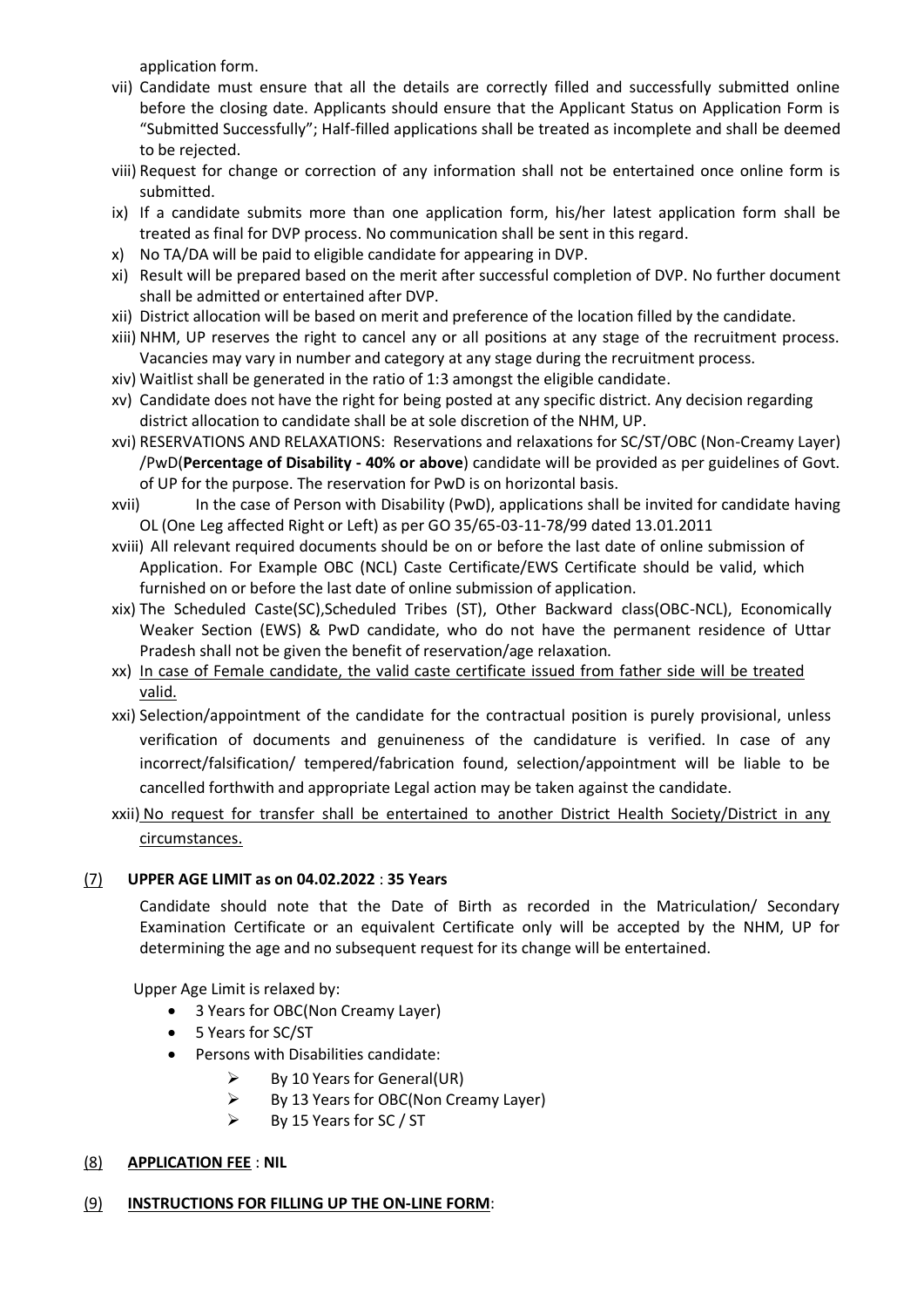- i) Candidate will apply through online mode only as per the qualifications and eligibility criteria indicated above.
- ii) Candidate is required to apply On-line through NHM website in **English only.** No other means/mode of submission of applications will be accepted under any circumstances.
- iii) Candidate should take utmost care to furnish the correct details while filling in on-line application. Any mistake committed by the candidate shall be his/her sole responsibility. Once the application is submitted, no change/edit will be allowed, thereafter.
- iv) Candidate should enter their Name, Father's Name and Date of Birth as recorded in the Matriculation certificate only. In case of name change, candidate should indicate their changed Name only in the online application. However, other details should match with the Matriculation certificate. Date of such change (or) application for such change should be prior to the date of ONLINE registration.

Gazette Notification or any other legal document as applicable for such cases should be submitted at the time of Document Verification (DV).

- v) Candidate should have a valid personal e-mail ID and Mobile number. It should be kept active during the entire recruitment process. Registration number, password, etc for document verification or any other important communication will be sent on the same registered e-mail ID of candidate (*also check email in spam/junk box*). Candidate is, therefore, requested to check regularly their e-mail for any communication from NHM. Under no circumstances, the candidate should share/mention e-mail ID or password to/ or any other candidate / person. **Please note that the Call Letter for DVP will not be sent by post.**
- vi) Candidate found provisionally eligible shall be called for DVP at their own expenses.
- vii) Candidate is being advised to view the UP NHM Portal i.e. upnrhm.gov.in time to time for notifications/other related information.
- viii) After successful submission of application form, candidate is advised to take print out of the same and retain for future use.

## **(10) INSTRUCTIONS REGARDING UPLOAD OF DOCUMENTS:**

- i) There are separate links for uploading :
	- Photograph,
	- Signature,
	- Passing Certificate/Mark sheet of High School for age proof.
	- Final year mark sheet of BSc (Nursing)/ PB BSc Nursing.
	- Certificate from Principal B.Sc (Nursing)/ PB B.Sc Nursing with integrated CCHN Course.
	- Certificate of CCHN integrated university.
	- Valid Category Certificate at the time of online submission of application.
	- Aadhar Card.
	- Nursing Registration Certificates from UP Nurses and Midwives Council/Slip.

Click on the respective link to Upload Photograph/Signature/Certificates.

- ii) Select the location where the scanned Photograph/Signature/Certificates files have been saved. Select the file by clicking on it.
- iii) Click the 'Open/Upload' button. The photograph/signature/certificate file will get uploaded. If the file size and format are not as prescribed, an error message will be displayed. In such a case, change the size and format of the file as required and re-upload.
- iv) Candidate should upload the scanned (digital) image of their photograph, signature and other relevant Certificates as per the process given below. The applicant should note that only **jpg or jpeg** formats are acceptable: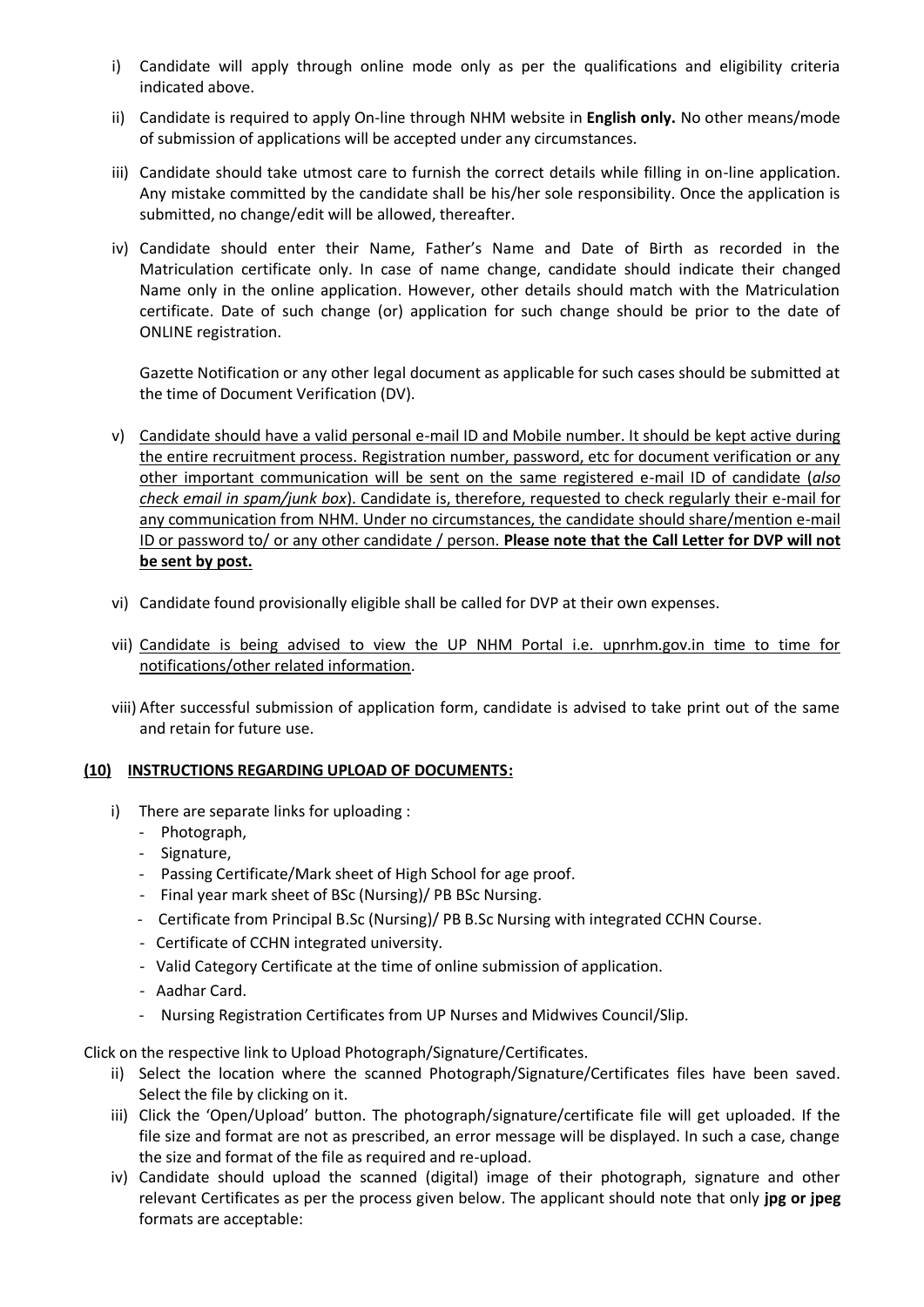#### **Photograph:**

- i) Photograph must be a recent passport size color photograph (not older than 03 months).
- ii) Make sure that the picture is in color, taken against a light-colored, preferably white, background. Look straight at the camera with a relaxed face.

#### **Signature image:**

- i) The applicant has to sign on white paper with Black ink pen.
- ii) The signature must be of the applicant only and not of any other person. If at any stage the signature is not found to be matching with the candidate's actual signature, the applicant's candidature may be summarily rejected.
- iii) Please scan the signature area only and not the entire page.

#### **Category/Educational Qualification & other relevant Certificates:**

i) Please scan the relevant certificates (issued by competent authority) and should be clearly visible.

#### **Note:**

- i) Only online submission of application is acceptable.
- ii) Vacancies shall be subject to State reservation policy of Uttar Pradesh.
- iii) Candidate of Uttar Pradesh state who is claiming reservation in their respective category (OBC, SC, ST, PWD, and EWS) must submit the Caste/requisite certificates in the prescribed format issued by the competent authority at the time of document verification. Candidate having domicile of another state will be treated under Un-reserved category.
- iv) NHM, UP reserves the right to cancel any or all positions at any stage of the recruitment process. Vacancies may vary in number and category at any stage during the recruitment process.
- v) If at any stage of recruitment, it is found that candidate does not fulfill the eligibility criteria and/or that he/she has furnished incorrect/false information/certificate/documents or has suppressed any material fact(s), his/her candidature will stand cancelled. The decision of the Society in any matter relating to the recruitment at any stage of the recruitment process will be final and binding upon the candidate.
- vi) **Tie Breaking Criteria -** In case of tie of marks obtained by more than one Candidates, the resolution will be done in following order:
	- a. In case of tie, the candidate older in Date of birth, will be placed higher i.e. the candidate in age seniority will be placed higher.
	- b. In case of tie as mentioned at (a) above, the candidate with name in alphabetical order will be placed higher.
	- vii) A Surety Bond of Rs. 2.5 lakh on Non judicial stamp paper of Rs. 100/- must be submitted by the candidates (after successful completion of DVP) at the time of joining at prescribed format at allocated District to serve for minimum three years at Sub Health Centre level HWC in UP.
	- viii) All disputes will be subject to Jurisdiction of Court of Law at Lucknow-Uttar Pradesh.

 **Mission Director National Health Mission, U.P.**